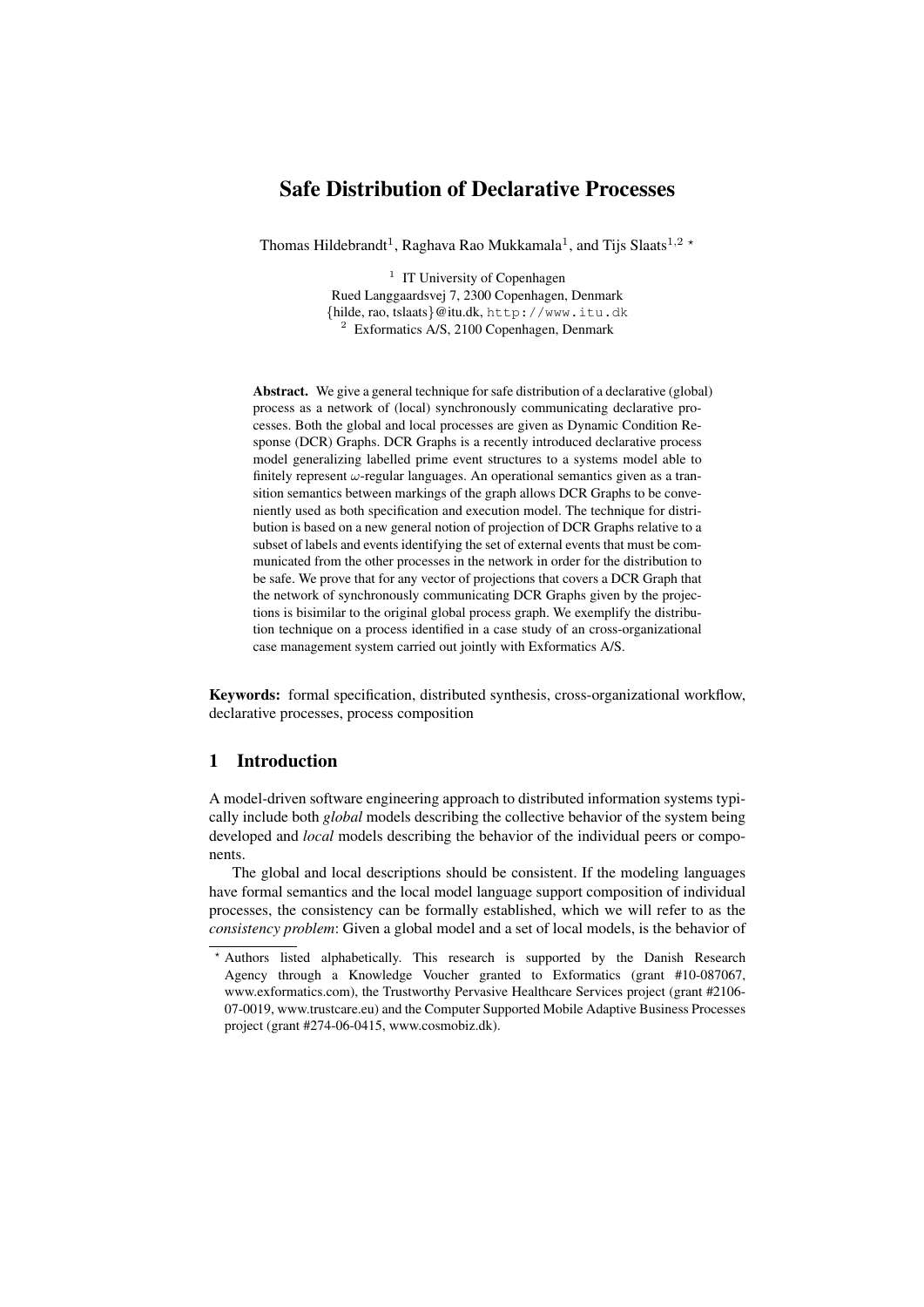the composition of the local models consistent with the global model? In order to support "top-down" model-driven engineering starting from the global model, one should address the more challenging *distributed synthesis problem*: Given a global model and some formal description of how the model should be distributed, can we synthesize a set of local processes with respect to this distribution which are consistent to the the global model?

In past work, briefly surveyed below, the result of the distributed synthesis have been a network of local processes described in an imperative process model, e.g. as a network of typed pi-calculus processes or a product automaton. The global process description has either been given declaratively, e.g. in some temporal logic, or imperatively, e.g. as a choreography or more generally a transition system.

In the present paper we address the distributed synthesis problem in a setting where both the global and the local processes are described *declaratively* as Dynamic Condition Response Graphs (DCR Graphs). DCR Graphs is a declarative workflow model introduced previously in [14, 15] as a generalization of the classical event structure model [47] allowing finite specification of infinite or iterative behavior (by allowing events to be executed more than once and replacing the symmetric conflict relation by asymmetric exclusion and (re-)inclusion relations) and specification of progress conditions (by replacing the causal order relation of event structures with two relations, respectively defining the conditions for and required responses to the execution of an event).

The motivation for introducing the DCR Graph model is to give, as part of the Trustworthy Pervasive Healthcare Services [13] project, a declarative model that can be used both as specification language and execution language for flexible workflow and business process. Indeed, the DCR Graphs model is inspired by and formalizes the core primitives of the process model employed by the industrial partner (Resultmaker) in the TrustCare project and is now being implemented in the workflow engine developed at Exformatics. As identified in e.g. [6,43] declarative process languages make it easier to specify loosely constrained systems. Also, we believe the declarative approach is more promising when it comes to composition, and (dynamic) changes of processes which is one of the main objectives of the TrustCare project.

To safely distribute a DCR Graph we first define (Def. 3, Sec. 3.1) a new general notion of *projection* of DCR Graphs relative to a subset of labels and events. The key point is to identify the set of events that must be communicated from other processes in the network in order for the state of the local process to stay consistent with the global specification (Prop. 1, Sec. 3). To also enable the reverse operation, building global graphs from local graphs, we then define the composition of two DCR Graphs, essentially by gluing joint events. As a sanity check we prove (Prop. 2, Sec. 3.2) that if we have a collection of projections of a DCR Graph that cover the original graph (Def. 7, Sec. 3.2) then the composition yields back the same graph. We then finally proceed to the main technical result, defining networks of synchronously communicating DCR Graphs and stating (in Thm. 1, Sec. 3.3) the correspondence between a global process and a network of communicating DCR Graphs obtained from a covering projection (relying on Prop. 1). Throughout the paper we exemplify the distribution technique on a simple cross-organizational process identified within a case study carried out jointly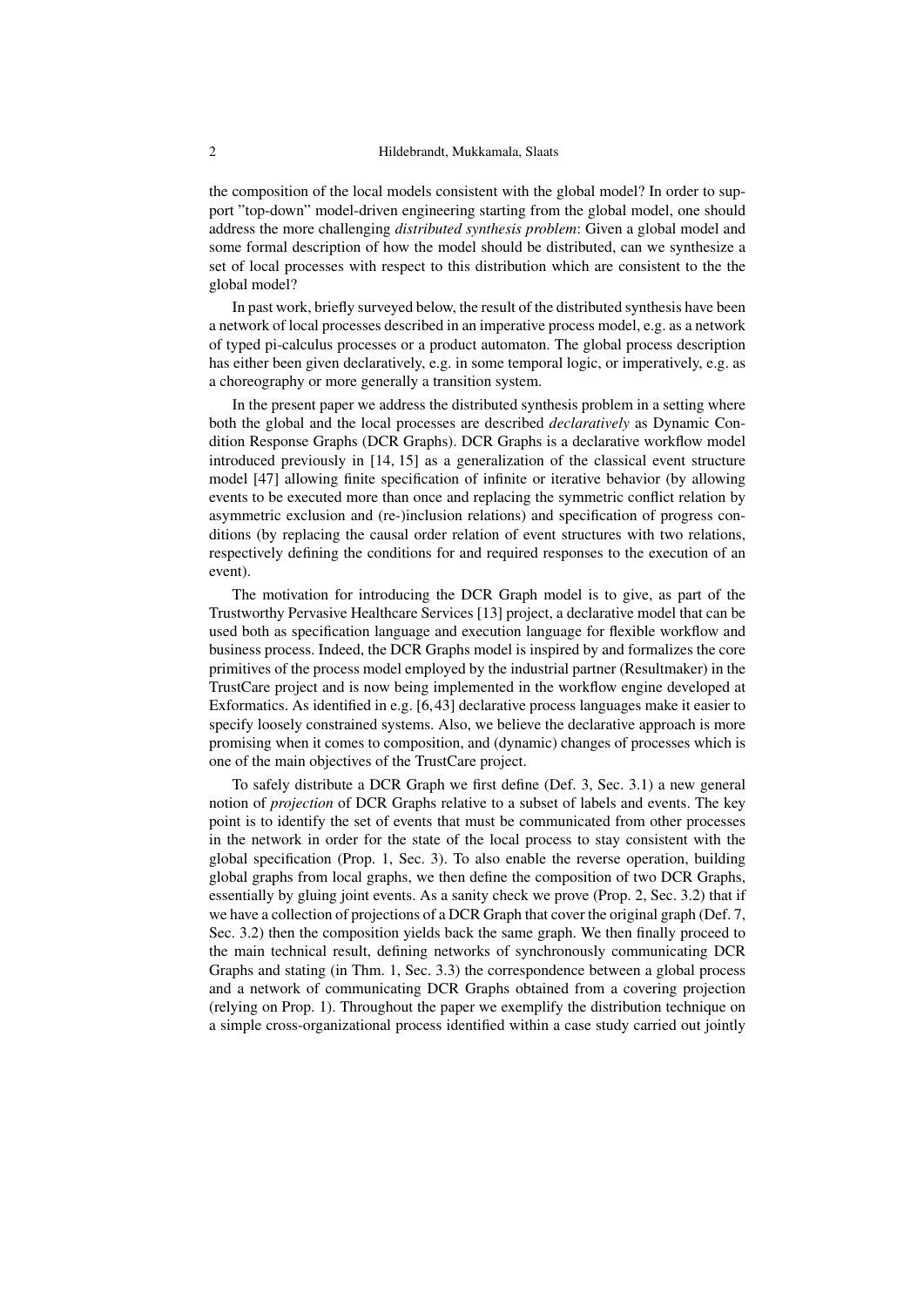with Exformatics A/S using DCR Graphs for model-driven design and engineering of an inter-organizational case management system. We conclude in Sec. 4 and provide pointers to future work.

#### 1.1 Related Work

There are many researchers [1, 20, 21, 40–42, 46] who have explicitly focussed on the problem of verifying the correctness of inter-organizational workflows in the domain of petri nets. In [41], message sequence charts are used to model the interaction between the participant workflows that are modeled using petri nets and the overall workflow is checked for consistency against an interaction structure specified in message sequence charts. In [20] Kindler et. al. followed a similar but more formal and concrete approach, where the interaction of different workflows is specified using a set of scenarios given as sequence diagrams and using criteria of local soundness and composition theorem, guaranteed the global soundness of an inter-organizational workflow. The authors in [40] proposed *Query Nets* based on predicate/transition petri nets to guarantee global termination, without the need for having the global specification. The work on workflow nets [1, 46] use a P2P (Public-To-Private) approach to partition a shared public view of an inter-organizational workflow over its participating entities and projection inheritance is used to generate a private view that is a subclass to the relevant public view, to guarantee the deadlock and livelock freedom. Further a more liberal and a weaker notion than projection inheritance, *accordance* has been used in [42] to guarantee the weak termination in the multiparty contracts based on open nets.

Modeling global behavior as a set of conversations among participating services has been studied by many researchers [2, 3, 11, 35, 48, 49] in the area business processes. An approach based on guarded automata studied in [11], for the realizability analysis of conversation protocols, whereas the authors in [49]



Fig. 1. Key problems studied in related work

used colored petri nets to capture the complex conversations. A framework for calculating and controlled propagation of changes to the process choreographies based on the modifications to partner's private processes has been studied in [35]. Similarly, but using process calculus to model service contracts, Bravetti-Zavattaro proposed conformance notion for service composition in [2] and further enhanced their correctness criteria in [3] by the notion of strong service compliance.

Researchers [9,19,23,29] in the web services community have been working on web service composition and decentralized process execution using BPEL [30] and other re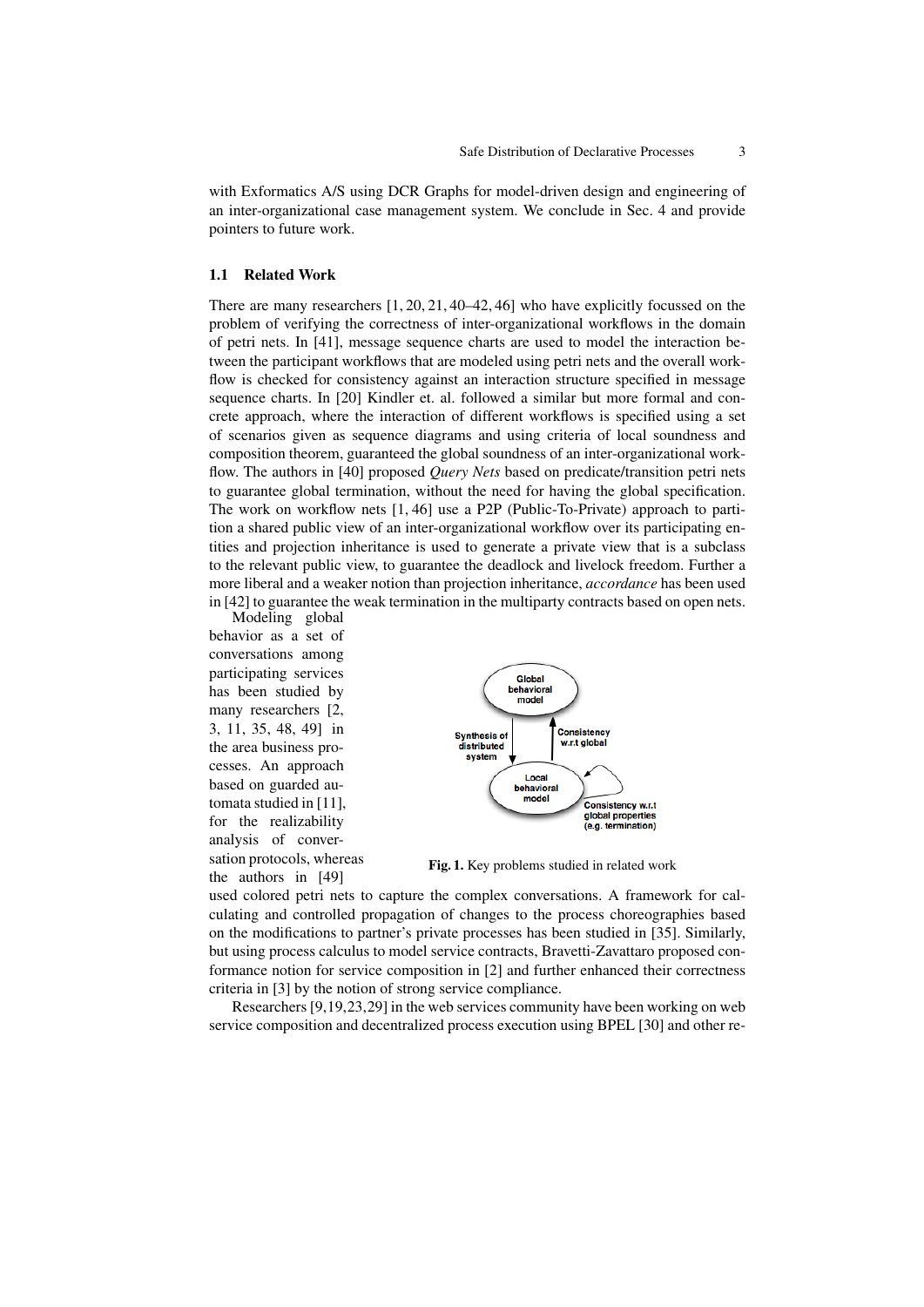lated technologies to model the web services. A technique to partition a composite web service using program analysis was studied in [29] and on the similar approach, [19] explored decomposition of a business process modeled in BPEL, primarily focussing on P2P interactions . Using a formal approach based on I/O automata representing the services, the authors in [23] have studied the problem of synthesizing a decentralized choreography strategy, that will have optimal overhead of service composition in terms of costs associated with each interaction.

The derivation of descriptions of local components from a global model has been researched for the imperative choreography language WS-CDL in the work on structured communication-centred programming for web services by Carbone, Honda and Yoshida [4]. To put it briefly, the work formalizes the core of WS-CDL as the global process calculus and defines a formal theory of end-point projections projecting the global process calculus to abstract descriptions of the behavior of each of the local "end-points" given as pi-calculus processes typed with session types.

A methodology for deriving process descriptions from a business contract formalized in a formal contract language was studied in [22], while [36] proposes an approach to extract a distributed process model from collaborative business process. In [9, 10], the authors have proposed a technique for the flexible decentralization of a process specification with necessary synchronization between the processing entities using dependency tables.

In [5, 12, 27] foundational work has been made on synthesizing distributed transition systems from global specification for the models of synchronous product and asynchronous automata [50]. In [27] Mukund categorized structural and behavioral characterizations of the synthesis problem for synchronous and loosely cooperating communication systems based on three different notions of equivalence: state space, language and bisimulation equivalence. Further Castellani et. al. [5] characterized when an an arbitrary transition system is isomorphic to its product transition systems with a specified distribution of actions and they have shown that for finite state specifications, a finite state distributed implementation can be synthesized. Complexity results for distributed synthesis problems for the three notions of equivalences were studied in [12].

Many commercial and research workflow management systems also support distributed workflow execution and some of them even support ad-hoc changes as well. ADEPT [34], Exotica [24], ORBWork [7], Rainman [31] and Newcastle-Nortel [39] are some of the distributed workflow management systems. A good overview and discussion about distributed workflow management systems can be found in [32, 33].

So far the formalisms discussed above are more or less confined to imperative modeling languages such as Petri nets, workflow/open nets and automata based languages. To the best of our knowledge, there exists very few works [8, 25] that have studied the synthesis problem in declarative modeling languages and none where both the global and local processes are given declaratively. In [8], Fahland has studied synthesizing declarative workflows expressed in DecSerFlow [45] by translating to Petri nets. Only a predefined set of DecSerFlow constraints are used in the mapping to the Petri nets patterns, so this approach has a limitation with regards to the extensibility of the Dec-SerFlow language. On the other hand, in [25] Montali has studied the composition of ConDec [44] models with respect to conformance with a given choreography, based on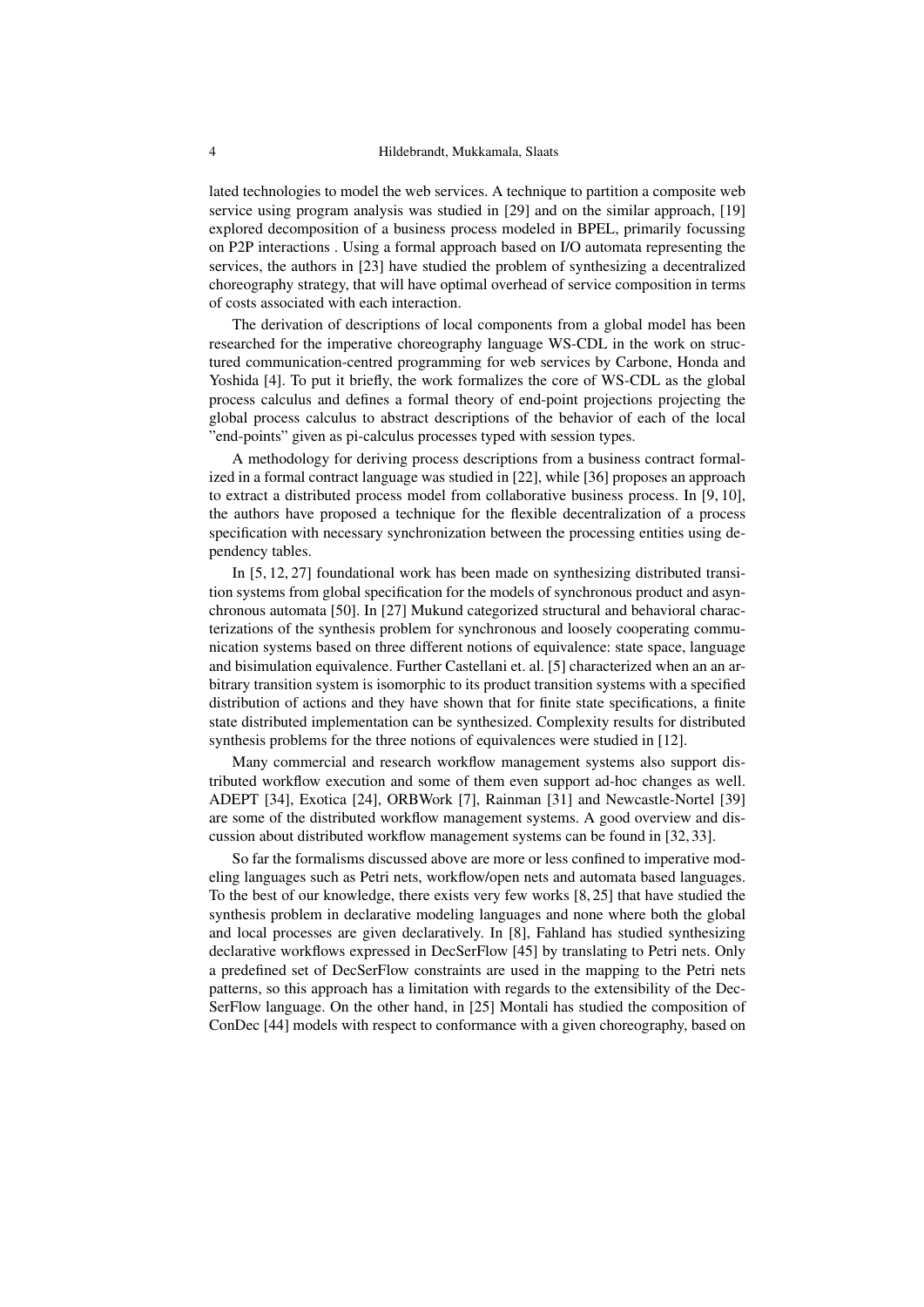the compatibility of the local ConDec models. But his study was limited to only composition, whereas the problem of synthesizing local models from a global model has not been studied.

### 2 Dynamic Condition Response Graphs

Dynamic Condition Response (DCR) Graphs has recently been introduced [15] as a declarative process model generalizing labelled event structures [47] to allow finite representations of infinite behavior (i.e. a systems model [37, 38]) and representation of progress properties.

A DCR Graph consists of a set of *labelled events*, a *marking* defining the *executed* events, *pending response* events and *included* events, and four binary relations between the events, defining the temporal constraints between events and dynamic inclusion and exclusion of events.

We employ the following notations in the rest of the paper.

**Notation:** For a set A we write  $\mathcal{P}(A)$  for the power set of A. For a binary relation  $\rightarrow \subseteq A \times A$  and a subset  $\xi \subseteq A$  of A we write  $\rightarrow \xi$  and  $\xi \rightarrow$  for the set  $\{a \in A \mid A \neq \emptyset\}$  $(\exists a' \in \xi \mid a \to a')\}$  and the set  $\{a \in A \mid (\exists a' \in \xi \mid a' \to a)\}\$  respectively. Also, we write  $\rightarrow^{-1}$  for the inverse relation. Finally, for a natural number k we write [k] for the set  $\{1, 2, \ldots, k\}.$ 

We then formally define a DCR Graph as follows.

**Definition 1.** *A Dynamic Condition Response Graph G is a tuple* ( $E_G, M_G, \rightarrow \bullet, \bullet \rightarrow$  $, \pm, L_G, l_G$ *), where* 

 $(i)$  E<sub>G</sub> *is the set of* events

*(ii)*  $M_G = (Ex_G, Re_G, In_G) \in \mathcal{P}(E_G) \times \mathcal{P}(E_G) \times \mathcal{P}(E_G)$  *is the marking,* 

- $(iii)$  → $\bullet$ ⊆ E<sub>G</sub> × E<sub>G</sub> *is the* condition *relation*
- $(iv)$   $\rightarrow \subseteq E_G \times E_G$  *is the response relation*
- $(v) \pm : E_G \times E_G \rightarrow \{+, \% \}$  *is a partial function defining the dynamic inclusion and* exclusion *relations* by  $e \rightarrow + e'$  if  $\pm(e, e') = +$  and  $e \rightarrow \% e'$  if  $\pm(e, e') = \%$
- $(vi)$   $\mathsf{L}_G$  *is the set of* labels
- *(vii)*  $l_G : E_G \to \mathcal{P}(L_G)$  *is a labeling function mapping events to sets of labels.*

*We write*  $\mathcal{M}(G)$  *for the set*  $\mathcal{P}(E_G) \times \mathcal{P}(E_G) \times \mathcal{P}(E_G)$  *of markings of G.* 

The marking  $M_G = (Ex_G, Re_G, In_G)$  is a tuple of three sets defining respectively the previously executed events ( $Ex<sub>G</sub>$ ), the set of required responses ( $Re<sub>G</sub>$ ), and the currently included events ( $\ln_{G}$ ). The set of required responses are the events that must eventually be executed (or excluded) in order to accept the execution, also referred to as the pending responses. The set of included events are the events that currently are relevant for conditions and may be executed (if their conditions are met). The condition relation  $\rightarrow$ • defines which (of the currently included) events must have been executed before an event can be executed. That is, for an event  $e$  to be executed, it must be included, i.e.  $e \in \text{In}_G$  and the included conditions must be executed:  $(\rightarrow \bullet e) \cap \text{In}_G \subseteq \text{Ex}_G$ . The response relation  $\rightarrow$  defines which responses are required after executing an event. That is, if the event e is executed, the events  $e \rightarrow \text{are added to the set of required responses}$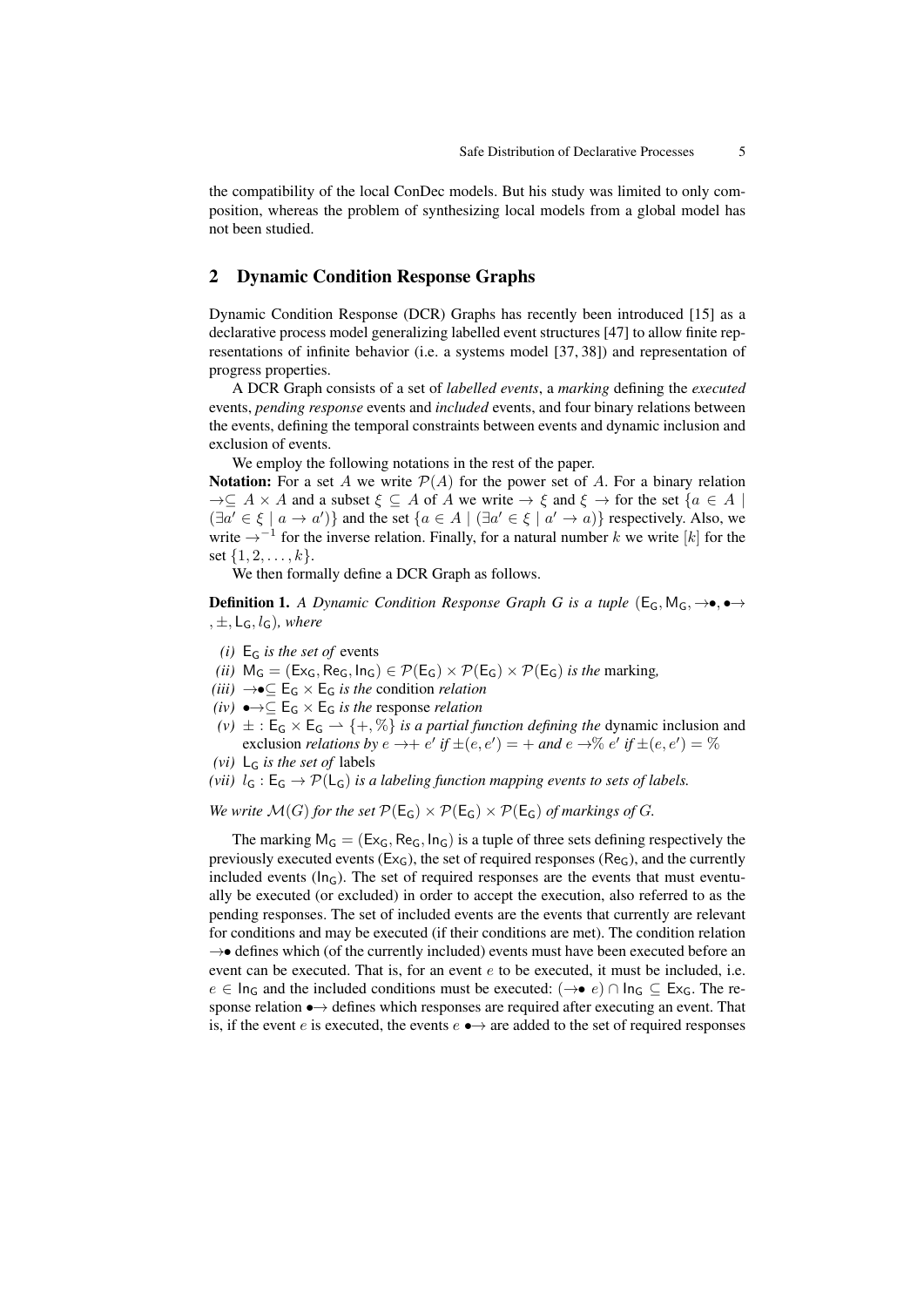in the marking. The dynamic inclusion and exclusion relations define how the set of included events changes by executing an event: If the event  $e$  is executed, the events  $e \rightarrow +$  are added to the set of included events in the marking and the events  $e \rightarrow \%$ are removed. Finally, an event is labelled by zero or more labels. (This is slightly more general than previous work, where labels of events were sets of triples consisting of an action, a role and a principal.)

Fig. 2 below shows an example DCR Graph identified during the development by Exformatics of a cross-organizational case management system for the umbrella organization of unions in Denmark, named LO.



Fig. 2. Cross-organizational case management example

The graph has 7 events, drawn as boxes with "ears", and captures a process of creating a case, agreeing on meeting dates and holding meetings. The names of the events are written inside the box and the set of actions for each event, representing the roles that can execute the event, is written inside the "ear". That is, the event Create Case in the upper left has label  $U$  and represents the creation of a case by a case manager at a union (role U). The rightmost event, Hold meeting has two different labels, LO and DA, representing a meeting held by LO and DA (the umbrella organization of employers) respectively.

The semantics for DCR Graphs has been given in [14, 15] as a labelled transition system with acceptance condition for infinite computations. The set of accepted runs of DCR Graphs was characterized by a mapping to Büchi-automata in [26].

**Definition 2.** For a DCR Graph  $G = (E_G, M_G, \rightarrow \bullet, \bullet \rightarrow, \pm, L_G, l_G)$ *, we define the corresponding labelled transition system*  $TS(G)$  *to be the tuple*  $(M(G), \mathsf{M}_{\mathsf{G}}, \mathcal{EL}(G), \rightarrow)$ *where*  $\mathcal{EL}(G) = \mathsf{E}_\mathsf{G} \times \mathsf{L}_\mathsf{G}$  *is the set of labels of the transition system*,  $\mathsf{M}_\mathsf{G} = (\mathsf{Ex}_\mathsf{G}, \mathsf{In}_\mathsf{G}, \mathsf{Re}_\mathsf{G}) \in$  $\mathcal{M}(G)$  *is the initial marking, and*  $\to \subseteq \mathcal{M}(G) \times \mathcal{EL}(G) \times \mathcal{M}(G)$  *is the transition relation defined by*  $M_G' \xrightarrow{(e,a)} M_G''$  *if* 

- (*i*)  $M_G' = (Ex_G', In_G', Re_G')$  *is the marking before transition*
- (*ii*)  $M_G'' = (Ex_G'', In_G'', Re_G'')$  *is the marking after transition*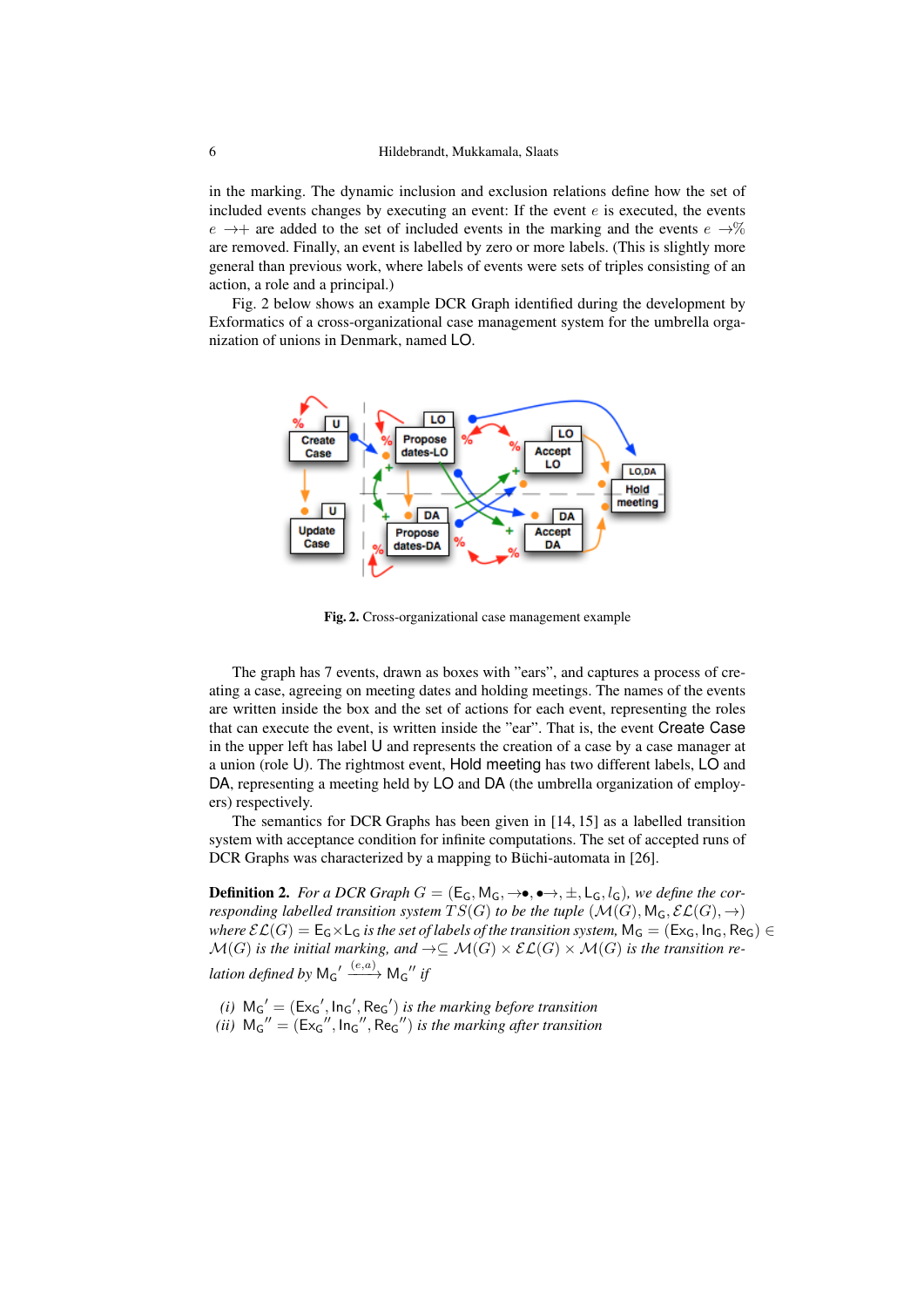$(iii)$   $e \in \mathsf{In}_{\mathsf{G}}'$ ,  $a \in l_{\mathsf{G}}(e)$  $(iv) \rightarrow e e \cap \ln_{G}^{\prime} \subseteq Ex_{G}^{\prime}$  $(v)$  Ex<sub>G</sub>" = Ex<sub>G</sub>'  $\cup$  {*e*}  $(vi)$   $\ln_{\mathsf{G}}'' = (\ln_{\mathsf{G}}' \cup e \rightarrow +) \setminus e \rightarrow \%$ ,  $(vii)$  Re<sub>G</sub>" = (Re<sub>G</sub>' \{e}) ∪ e•→*,* 

*We define a run*  $a_0, a_1, \ldots$  *of the transition system to be a sequence of labels of a* sequence of transitions  $\mathsf{M}_{\mathsf{G}i} \xrightarrow{(e_i,a_i)} \mathsf{M}_{\mathsf{G}i+1}$  starting from the initial marking. We define *a run to be accepting if for the underlying sequence of transitions it holds that*  $\forall i$  > 0,  $e \in \mathsf{Re}_{\mathsf{G}i}$ .  $\exists j \geq i. (e = e_j \vee e \notin \mathsf{In}_{\mathsf{G}j+1})$ *. In words, a run is accepting if every response event either happen at some later state or become excluded.*

Condition *(iii)* in the above definition expresses that, only events that are currently included and mapped to the labels in  $L<sub>G</sub>$  can be executed, Condition *(iv)* requires that all condition events to  $e$  which are currently included should have been executed previously. Condition *(v)*, *(vi)* and *(vii)* are the updates to the sets of executed, included events and required responses respectively. Note that an event  $e'$  can not be both included and excluded by the same event  $e$ , but an event may trigger itself as a response.

To ease keeping track of transition systems of different DCR Graphs we extend the transition system to transitions between graphs in the obvious way, writing  $G \xrightarrow{(e,a)} G'$ if  $G = (\mathsf{E}_{\mathsf{G}}, \mathsf{M}_{\mathsf{G}}, \rightarrow\bullet, \bullet\rightarrow, \pm, \mathsf{L}_{\mathsf{G}}, l_{\mathsf{G}})$ ,  $\mathsf{M}_{\mathsf{G}} \xrightarrow{(e,a)} \mathsf{M}_{\mathsf{G}}'$  in  $TS(G)$  and  $G' = (\mathsf{E}_{\mathsf{G}}, \mathsf{M}_{\mathsf{G}}', \rightarrow\bullet$  $, \bullet \rightarrow, \pm, L_G, l_G$ ).

# 3 Projection and Composition

In this section we define projections and compositions of dynamic condition response graphs.

#### 3.1 Projection

First we define how to project a DCR Graph G with respect to a *projection parameter*  $\delta = (E_{\delta}, L_{\delta})$ , where  $E_{\delta} \subseteq E_{\delta}$  is a subset of the events of G and  $L_{\delta} \subseteq L_{\delta}$  is a subset of the labels.

Intuitivly, the projection  $G_{\delta}$  contains only those events and relations that are relevant for the execution of events in  $E_{\delta}$  and the labeling is restricted to the set  $L_{\delta}$ . This includes both the events in  $E_{\delta}$  and any other event that can affect the marking, or ability to execute of an event in  $E_{\delta}$  through one or more relations.

**Definition 3.** If  $G=(\mathsf{E}_{\mathsf{G}},\mathsf{M}_{\mathsf{G}}, \to\bullet, \bullet\to, \pm, \mathsf{L}_{\mathsf{G}}, l)$  then  $G_{|\delta}=(\mathsf{E}_{\mathsf{G}|\delta},\mathsf{M}_{\mathsf{G}|\delta},\to\bullet_{|\delta}, \bullet\to_{|\delta}$  $, \pm_{\delta}, \pm_{\delta}, l_{\delta}$  *is the projection of G with respect to*  $\delta \subseteq E_G$  *where:* 

(i) 
$$
E_{G|\delta} = \rightarrow E_{\delta}
$$
, for  $\rightarrow = \bigcup_{c \in C} c$ , and  $C = \{\text{id}, \rightarrow \bullet, \bullet \rightarrow, \rightarrow +, \rightarrow\% \rightarrow + \rightarrow \bullet, \rightarrow\% \rightarrow \bullet\}$   
\n(ii)  $l_{|\delta}(e) = \begin{cases} l_G(e) \cap L_{\delta} & \text{if } e \in E_{\delta} \\ \emptyset & \text{if } e \in E_{G|\delta} \setminus E_{\delta} \end{cases}$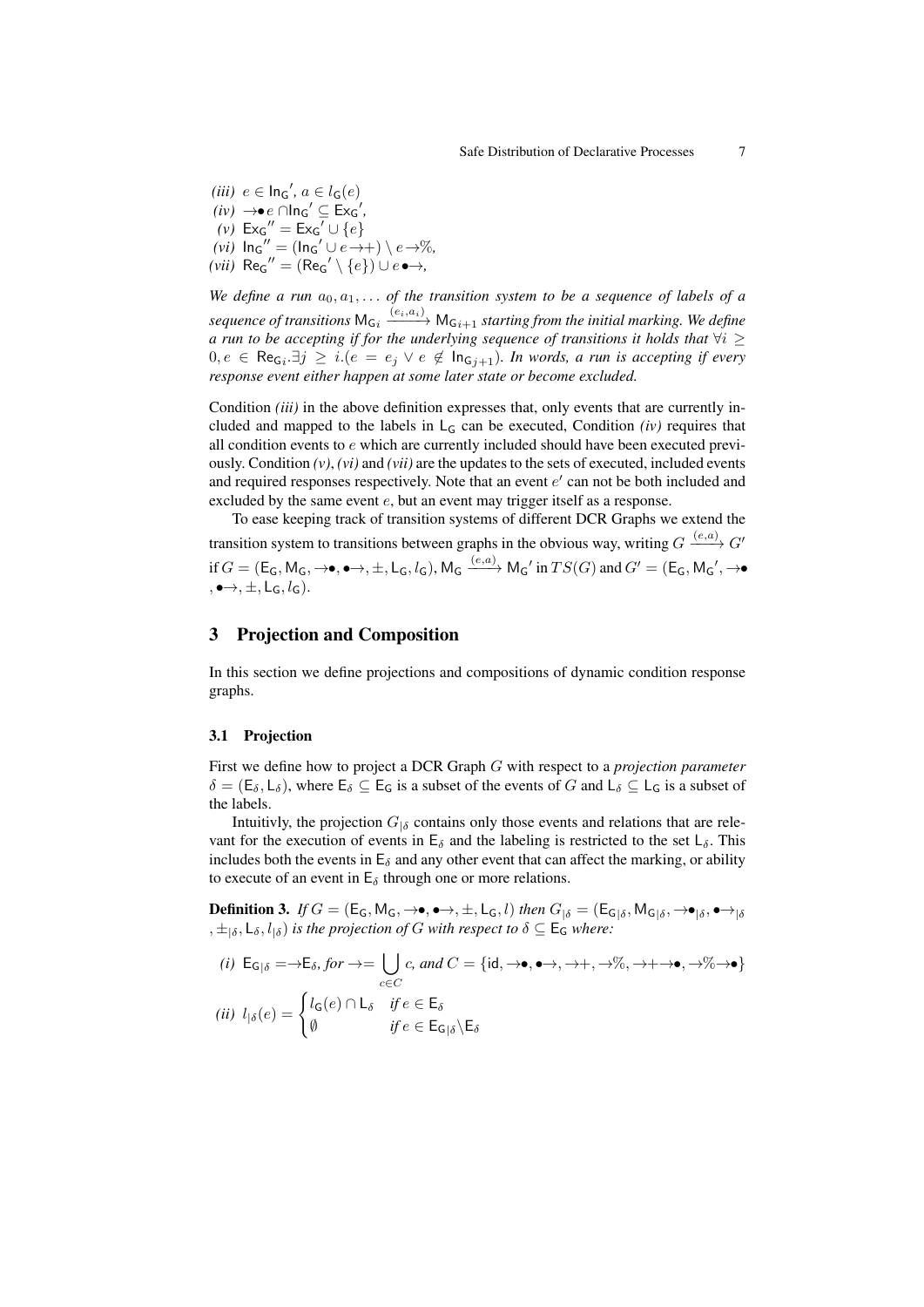

(c) Projection Over Role LO

Fig. 3. Projecting of Arrange Meeting Example Over Roles

(*iii*)  $M_{G|\delta} = (Ex_{G|\delta}, Re_{G|\delta}, In_{G|\delta})$  *where: (a)*  $Ex_{G|\delta} = Ex_G \cap E_{G|\delta}$ *(b)*  $\text{Re}_\mathsf{G|\delta} = \text{Re}_\mathsf{G} \cap \mathsf{E}_\delta$ *(c)*  $\ln_{G|\delta}$  = ( $\ln_G \cap ((id \cup \rightarrow \bullet)E_{\delta}))$  ∪ ( $E_{G|\delta} \setminus ((id \cup \rightarrow \bullet)E_{\delta})$ )  $(iv) \rightarrow ∘_{|\delta} = → \bullet \cap ((\rightarrow \bullet \mathsf{E}_{\delta}) \times \mathsf{E}_{\delta})$  $(\nu)$   $\bullet \rightarrow_{|\delta} = \bullet \rightarrow \cap ((\bullet \rightarrow \mathsf{E}_{\delta}) \times \mathsf{E}_{\delta})$  $(vi)\rightarrow_{\dagger|\delta}=\rightarrow+\cap((\left(\rightarrow+\rightarrow\bullet\text{ E}_{\delta}\right)\times\left(\rightarrow\bullet\text{ E}_{\delta}\right))\cup\left(\left(\rightarrow+\text{ E}_{\delta}\right)\times\text{ E}_{\delta}\right))$  $(vii)\ \rightarrow \%\ \gamma_\delta = \rightarrow \%\ \cap (((\rightarrow\%\ \rightarrow\bullet\ \mathsf{E}_\delta)\times (\rightarrow\bullet\ \mathsf{E}_\delta))\cup ((\rightarrow\%\ \mathsf{E}_\delta)\times\mathsf{E}_\delta))$ 

*(i)* defines the set of events as the union of the set  $E_{\delta}$  of events that we project over, any event that has a direct relation towards an event in  $E_{\delta}$  and events that exclude or include an event which is a condition for an event in  $E_{\delta}$ . The additional events will be included in the projection without labels, as can be seen from the definition of the labeling function in *(ii)*. This means that the events can not be executed locally. However, when composed in a network containing other processes that can execute these events, their execution will be communicated to the process. For this reason we refer to these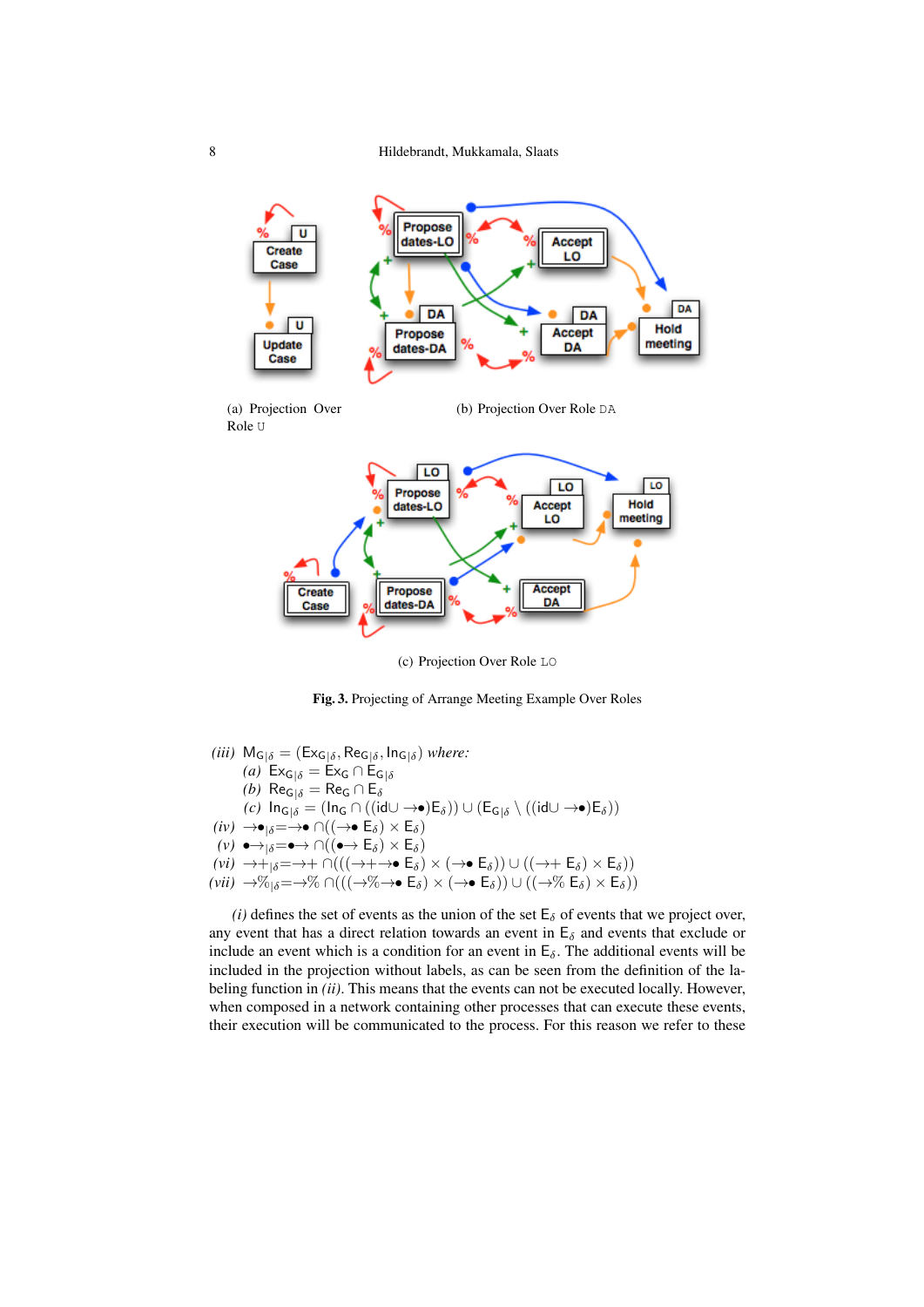events as the (additional) external events of the projection. As proven in Prop. 1 the communication of the execution of this set of external events in addition to the local events shared by others ensure that the local state of the projection stay consistent with the global state. *(iii)* defines the projection of the marking: The executed events remain the same, but are limited to the events in  $E_{G|\delta}$ . The responses are limited to events in  $E_{\delta}$ because these are the only responses that will affect the local execution of the projected graph. The set of included events remains the same for events in  $E_{\delta}$  or  $E_{\delta} \rightarrow$ , because these can affect which events are enabled in the projected graph. All other external events of the projected graph are included regardless of their state in the marking of the global graph. This is because in the local process is only notified of the execution of these events, not their in- or exclusion. Finally, *(iv)*, *(v)*, *(vi)* and *(vii)* state which relations should be included in the projection. For the events in  $E_{\delta}$  all incoming relations should be included. Additionally inclusion and exclusion relations to events that are a condition for an event in  $E_{\delta}$  are included as well.

To define networks of communicating DCR Graphs and their semantics we use the following extension of a DCR Graph allowing any event to be executed with a special input label. These transitions will only be used for the communication in a network and thus not be visible as user events.

**Definition 4.** *For a DCR Graph*  $G = (E_G, M_G, \rightarrow \bullet, \bullet \rightarrow, \pm, L_G, l)$  *define*  $G^{\flat} = (E_G, M_G, \rightarrow \bullet, \bullet \bullet, \pm, L_G, l)$  $\mathbf{I}_1 \bullet \rightarrow \mathbf{I}_2 \rightarrow \mathbf{I}_3 \cup \{\mathbf{b}\}, l^{\mathbf{b}}),$  where  $l^{\mathbf{b}} = l(e) \cup \{\mathbf{b}\}$  (assuming that  $\mathbf{b} \notin \mathsf{L}_\mathsf{G}$ ).

We are now ready to state the key correspondence between global execution of events and the local execution of events in a projection.

**Proposition 1.** Let  $G = (E_G, M_G, \rightarrow \bullet, \bullet \rightarrow, \pm, L_G, l)$  *be a DCR Graph and*  $G_{|\delta}$  *its projection with respect to a projection parameter*  $\delta = (E_{\delta}, L_{\delta})$ *. Then* 

- *1.* for  $e \in \mathsf{E}_{\delta}$  it holds that  $G \xrightarrow{(e,a)} G'$  if and only if  $G_{|\delta} \xrightarrow{(e,a)} G'_{|\delta}$
- 2. for  $e \notin \mathsf{E}_{\mathsf{G} | \delta}$  it holds that  $G \xrightarrow{(e,a)} G'$  implies  $G_{| \delta} = G'_{| \delta}$ ,
- 3. for  $e \in \mathsf{E}_{\mathsf{G}|\delta}$  it holds that  $G \xrightarrow{(e,a)} G'$  implies  $(G_{|\delta})^{\flat} \xrightarrow{(e,\flat)} (G'_{|\delta})^{\flat}$ ,

#### 3.2 Composition

Now we define the binary composition of two DCR Graphs. Intuitively, the *composition* of  $G_1$  and  $G_2$  glues together the events that are both in  $G_1$  and  $G_2$ .

**Definition 5.** *Formally, the composite*  $G_1 \oplus G_2 = (\mathsf{E}_G, \mathsf{M}_G, \rightarrow \bullet, \bullet \rightarrow, \pm, \mathsf{L}_G, l)$ *, where*  $G_i = (\mathsf{E}_{\mathsf{G}_i}, \mathsf{M}_{\mathsf{G}_i}, \rightarrow \bullet_i, \bullet \rightarrow_i, \pm_i, \mathsf{L}_{\mathsf{G}_i}, l_i)$ ,  $\mathsf{M}_{\mathsf{G}_i} = (\mathsf{Ex}_{\mathsf{G}_i}, \mathsf{Re}_{\mathsf{G}_i}, \mathsf{In}_{\mathsf{G}_i})$  and:

 $(i)$  E<sub>G</sub> = (E<sub>G1</sub> ∪ E<sub>G2</sub>)  $(iii)$   $M_G = (Ex_G, Re_G, In_G)$ *, where: (a)* Ex<sub>G</sub> = Ex<sub>G1</sub> ∪ Ex<sub>G2</sub>  $(b)$   $\ln_{\mathsf{G}} = (\ln_{\mathsf{G}{\mathbb{1}}} \cup \ln_{\mathsf{G}{\mathbb{2}}}) \setminus (((\mathsf{E}_{\mathsf{G}{\mathbb{1}}}^i \cup \rightarrow \bullet \mathsf{E}_{\mathsf{G}{\mathbb{1}}}^i) \setminus \ln_{\mathsf{G}{\mathbb{1}}}) \cup ((\mathsf{E}_{\mathsf{G}{\mathbb{2}}}^i \cup \rightarrow \bullet \mathsf{E}_{\mathsf{G}{\mathbb{2}}}^i) \setminus \ln_{\mathsf{G}{\mathbb{2}}}))$  $(c)$  Re<sub>G</sub> = Re<sub>G1</sub> ∪ Re<sub>G2</sub>  $for$   $\mathsf{E}_{{\mathsf{G}}_j}^{\phantom{i}i}=\{e\in\mathsf{E}_{{\mathsf{G}}_j}\mid l_j(e)\neq\emptyset\}$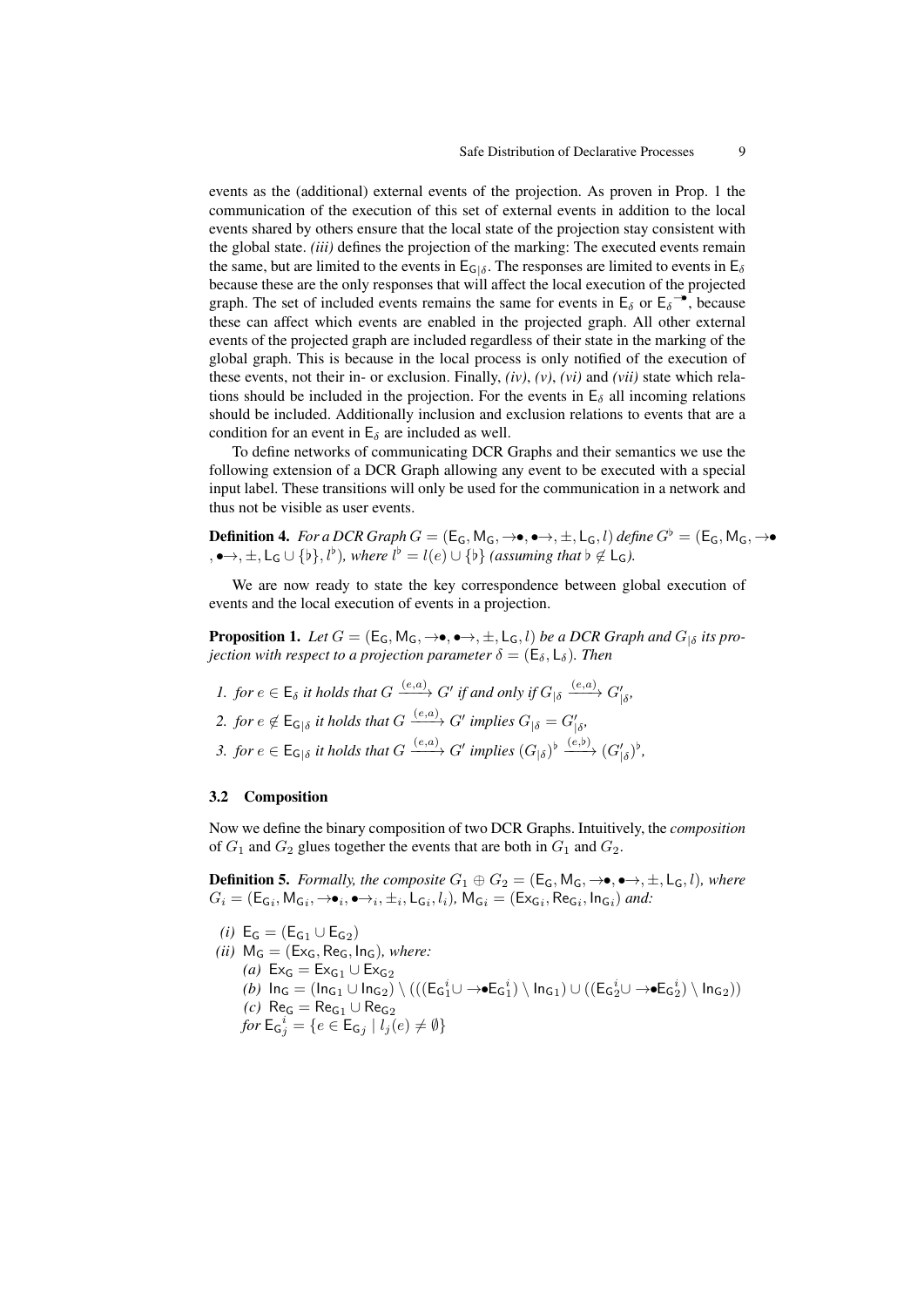$(iii)$   $\rightarrow = \rightarrow_1 \cup \rightarrow_2$  *for each*  $\rightarrow \in \{\rightarrow \bullet, \bullet \rightarrow, \rightarrow +, \rightarrow \% \}$ *(iv)*  $l(e) = l_1(e) ∪ l_2(e)$ *(v)* L<sub>G</sub> = L<sub>G1</sub> ∪ L<sub>G2</sub>

*(iib)* states that events are included, if they're either included in  $G_1$  or  $G_2$ , unless they are events that are either internal or have a condition towards an internal event and are excluded in  $G_1$  or  $G_2$ . The intuition here is that if an event is internal or has a condition towards an internal event, then it affects the enabled events of the graph, so it's inclusion status should be the same in the composed graph. The inclusion/exclusion status of other external events however may simply not have been updated because the graph is not aware of all relations towards these events. This is not unsafe because the inclusion of these events does not affect the execution of the graph. Therefor the definition states that if an event is internal or has a condition towards an internal event in  $G_1$  or  $G_2$ , then it's inclusion status should be the same in the composed graph, and in any other case the event is included if it was included in  $G_1$  or  $G_2$ . *(iic)* states that the events with pending responses are those events that have a pending response in  $G_1$ or  $G_2$ .

**Definition 6.** *The composition*  $G_1 \oplus G_2$  *is* well-defined *when*:

(*i*)  $\forall$ ( $e \in \mathsf{E}_{\mathsf{G1}} \cap \mathsf{E}_{\mathsf{G2}}$  | ( $e \in \mathsf{Ex}_{\mathsf{G1}} \Leftrightarrow e \in \mathsf{Ex}_{\mathsf{G2}}$ )  $(ii) \ \forall (e \in (\mathsf{E} \mathsf{G}^i_1 \cup \rightarrow \bullet \mathsf{E} \mathsf{G}^i_1) \cap (\mathsf{E} \mathsf{G}^i_2 \cup \rightarrow \bullet \mathsf{E} \mathsf{G}^i_2) \mid (e \in \mathsf{In}_{\mathsf{G}1} \Leftrightarrow e \in \mathsf{In}_{\mathsf{G}2})$  $(iii) \ \forall (e \in \mathsf{E}_{\mathsf{G}_1}^i \cap \mathsf{E}_{\mathsf{G}_2}^i \mid (e \in \mathsf{Re}_{\mathsf{G}_1} \Leftrightarrow e \in \mathsf{Re}_{\mathsf{G}_2})$  $(iv) \ \forall (e, e' \in \mathsf{E}_{\mathsf{G1}} \cap \mathsf{E}_{\mathsf{G2}} \mid \neg((e \to +_1 e' \land e \to \%_2 e') \lor (e \to \%_1 e' \land e \to +_2 e')))$ 

*(i)* ensures that those events that will be glued together have the same execution marking. *(ii)* ensures that events that will be glued together and in both DCR Graphs belong to either the set of internal events or the set of events that have a conditional relation towards an internal event, have the same inclusion marking. *(iii)* ensures that events that will be glued together and in both DCR Graphs belong to the set of internal events have the same pending response marking. *(iv)* ensures that by composing the two DCR Graphs no event both includes and excludes the same event. If  $G_1 \oplus G_2$  is well-defined, then we also say that  $G_1$  and  $G_2$  are *composable* with respect to eachother.

Lemma 1. *The composition operator* ⊕ *is commutative and associative.*

**Definition 7.** *We call a vector*  $\Delta = \delta_1 \dots \delta_k$  *of projection parameters covering for some DCR Graph*  $G = (E_G, M_G, \rightarrow \bullet, \bullet \rightarrow, \pm, L_G, l_G)$  *if:* 

*1.*  $\bigcup$   $E_{\delta i} = E_G$  *and*  $i \in [k]$ 2.  $(\forall a \in \mathsf{L}_{\mathsf{G}}.\forall e \in \mathsf{E}_{\mathsf{G}}.a \in l_{\mathsf{G}}(e) \Rightarrow (\exists i \in [k].e \in \mathsf{E}_{\delta_i} \land a \in \mathsf{L}_{\delta_i})$ 

**Proposition 2.** *If some vector*  $\Delta = \delta_1 \dots \delta_k$  *of projection parameters is covering for some DCR Graph G then:*  $\bigoplus$  $i \in [k]$  $G_{|\delta_i} = G$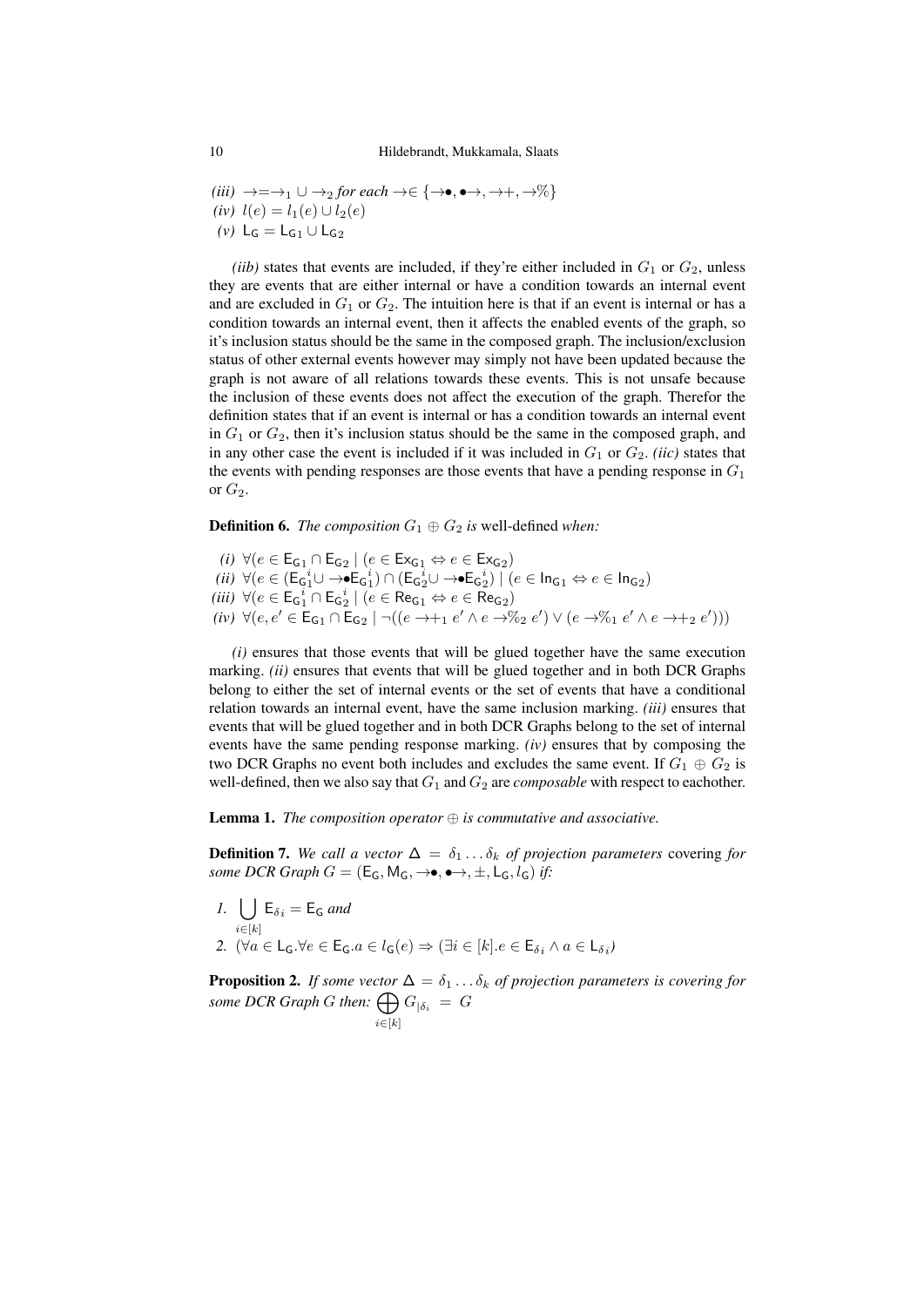#### 3.3 Safe Distributed Synchronous Execution

In this section we define networks of synchronously communicating DCR Graphs and prove the main technical theorem of the paper stating that a network of synchronously communicating DCR Graphs obtained by projecting a DCR Graph G with respect to a covering set of projection parameters has the same behavior as the original graph G.

Definition 8. *We define a* network of synchronously communicating DCR Graphs N *by the grammar*

$$
N := G \mid N \Vert N
$$

*and let*  $N_{E\times L}$  *be the set of all networks with events in* E *and labels in* L.

We write  $\Pi_{i\in[n]}G_i$  for  $G_1||G_2||\ldots||G_n$ . We define the set of events of a network *of graphs inductively by*  $\mathcal{E}(G) = \mathsf{E}_G$  *and*  $\mathcal{E}(N_1||N_2) = \mathcal{E}(N_1) \cup \mathcal{E}(N_2)$ *. Similarly, we define the set of labels of a network of graphs inductively by*  $\mathcal{L}(G) = L_G$  *and*  $\mathcal{L}(N_1||N_2) = \mathcal{L}(N_1) \cup \mathcal{L}(N_2).$ 

Definition 9. *The semantics of networks of buffered DCR Graphs are given by the following inference rules:*  $(a, b)$ 

input  
\n
$$
\frac{G_1^{\flat} \xrightarrow{e, e_j} G_2^{\flat}}{G_1 \overset{\triangleright e} \otimes G_2}
$$
\nsync input  
\n
$$
\frac{N_1 \overset{\triangleright e} \otimes N_1'}{N_1 || N_2 \overset{\triangleright e} \otimes N_1' || N_2'} \times \frac{N_2 \overset{\triangleright e} \otimes N_2'}{N_1 || N_2}
$$
\nlocal input  
\n
$$
\frac{N_i \overset{\triangleright e} \otimes N_i'}{N_0 || N_1 \overset{\triangleright e} \otimes N_0' || N_1} \qquad N_{1-i} = N_{1-i}', i \in \{0, 1\}
$$
\nsync step  
\n
$$
\frac{N_i \xrightarrow{(e, a)} N_i' \quad N_{1-i} \overset{\triangleright e} \otimes N_{1-i}'}{N_0 || N_1 \xrightarrow{(e, a)} N_0' || N_1'} i \in \{0, 1\}
$$
\nlocal step  
\nlocal step  
\n
$$
\frac{N_i \xrightarrow{(e, a)} N_i'}{N_0}
$$
\n
$$
\frac{N_i \xrightarrow{(e, a)} N_i'}{N_0}
$$
\n
$$
\frac{P_i \xrightarrow{(e, a)} N_i}{P_i} = P_i \quad N_{1-i} = N_{1-i}', i \in \{0, 1\}
$$

$$
N_0 \| N_1 \xrightarrow{(e,a)} N'_0 \| N_1
$$
  
For a network of synchronously communicating DCR Graphs N we define the corresponding transition system  $TS(N)$  by  $(N_{\mathcal{EL}(N)}, N, \mathcal{EL}(N), \rightarrow \subseteq N_{\mathcal{EL}(N)} \times \mathcal{EL}(N) \times$   
 $N_{\mathcal{EL}(N)}$  where  $\mathcal{EL}(N) = \mathcal{E}(N) \times \mathcal{L}(N)$  and the transition relation  $\rightarrow \subseteq N_{\mathcal{EL}(N)} \times$ 

 $\mathcal{N}_{\mathcal{EL}(N)}$ ) where  $\mathcal{EL}(N)=\mathcal{E}(N)\times\mathcal{L}(N)$  and the transition relation  $\to\subseteq\mathcal{N}_{\mathcal{EL}(N)}\times$  $\mathcal{EL}(N)\times\mathcal{N}_{\mathcal{EL}(N)}$  is defined by the inference rules above.

*We define a run*  $a_0, a_1, \ldots$  *of the transition system to be a sequence of labels of a* sequence of transitions  $N_i \xrightarrow{(e_i, a_i)} N_{i+1}$  starting from the initial network. We define *a run for a network*  $N = \prod_{i \in [n]} G_i$  to be accepting if for the underlying sequence of *transitions it holds that*  $\forall j \in [n], \forall i \geq 0, e \in \text{Re}_{\mathsf{G}_{i,i}} \exists k \geq i.(e = e_k \vee e \notin \text{Im}_{\mathsf{G}_{i,k+1}})$ ,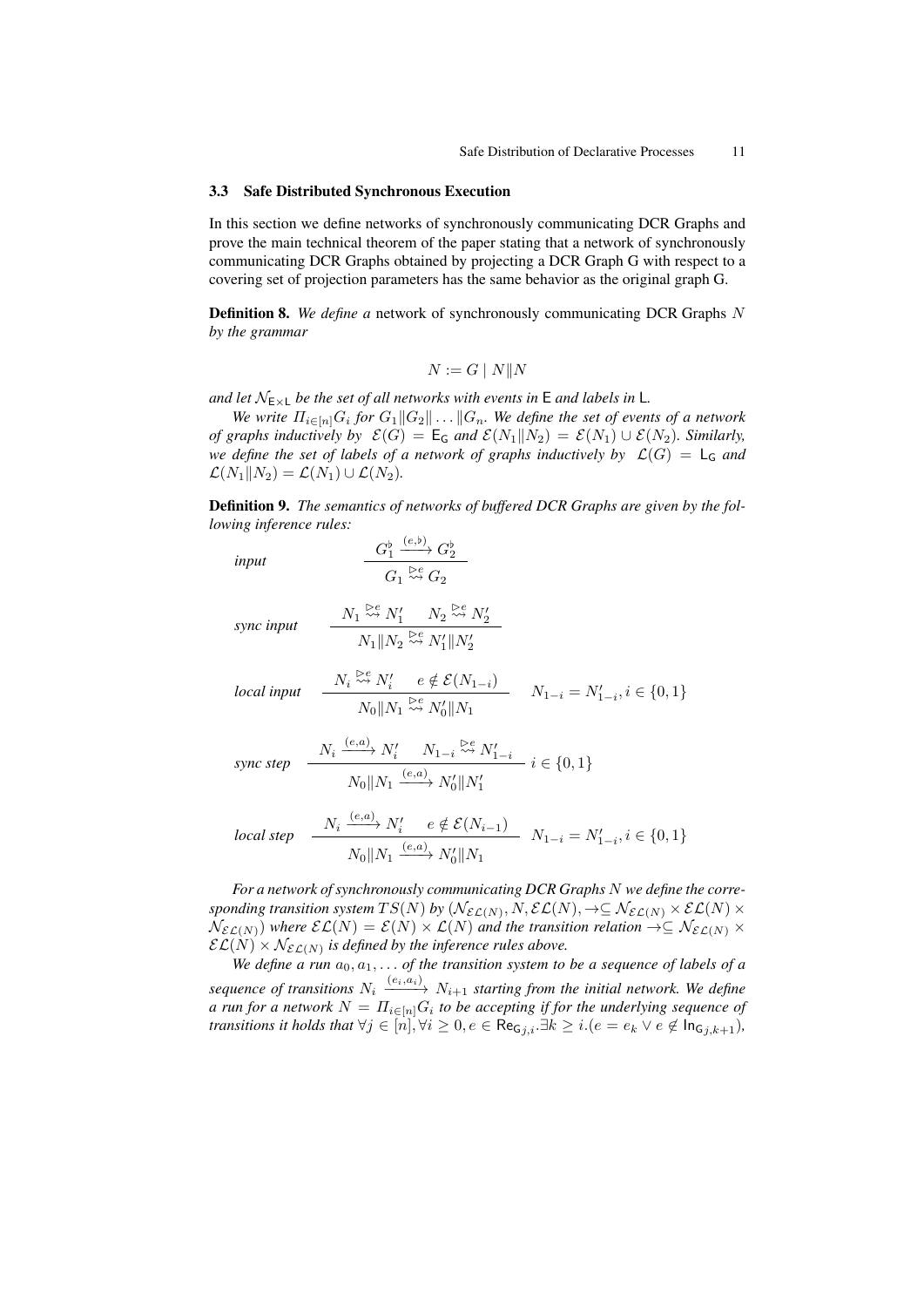*where* ReGj,i *is the set of required responses in the* j*th DCR Graph in the network in the* i*th step of the run. In words, a run is accepting if every response event in a local DCR Graph in the network either happen at some later state or become excluded.*

We are now ready to give the main theorem of the paper, stating the correspondence between a global DCR Graph and the network of synchronously communicating DCR Graph obtained from a covering projection.

Theorem 1. *For a Dynamic Condition Response Graph G and a covering vector of projection parameters*  $\Delta = \delta_1 \dots \delta_n$  *it holds that*  $TS(G)$  *is bisimilar to*  $TS(G_{\Delta})$ *,* where  $G_{\Delta} = \prod_{i \in [n]} G_{\vert \delta_i}$ . Moreover, a run is accepting in  $TS(G)$  if and only if the *bisimilar run is accepting in*  $TS(G_\Delta)$ *.* 

#### 3.4 Example

In this section, we will use the arrange meeting example from Sec. 1 and show how events are executed in distributed setting. We assume the arrange meeting example is projected to a network  $G_u^1 \parallel G_{da}^1 \parallel G_{lo}^1$  of three DCR Graphs as shown in the Fig. 3 and described in Sec. 3 and abbreviate the names for the events.

- 1. Using *sync step*, *local input*, and *input* we get the transition  $G_u^1 \parallel G_{da}^1 \parallel G_{la}^1$  $\xrightarrow{(\text{CcU})}$  $G_u^2 \parallel G_{da}^1 \parallel G_{lo}^2$  capturing the local execution of the event Cc labelled with U in  $G_u^1$  which is communicated synchronously to  $G_{l_o}^1$ . This updates the markings by adding the event Cc to the set of executed events in both  $G_u^1$  and  $G_{lo}^1$ . But since Cc has an exclude relation to itself in both  $G_u^1$  and  $G_{lo}^1$  (see Fig. 3(a) and 3(c)), the event is also excluded from the set of included events in both markings. Finally, because of the response relation to the event PdLO in  $G_{l_o}^1$  (see Fig. 3(c)), the event PdLO is added to the set of required responses in the resulting marking  $G_{lo}^2$ .
- 2. We can now execute the event  $PdLO$  in the DCR graph  $G<sub>lo</sub><sup>2</sup>$  concurrently with the event Uc in DCR graph  $G_u^2$ .

As the event Uc is only local to  $G_u^2$  we get by using *local step* the transition  $G_u^2$  ||  $\xrightarrow{(U\subset, U)} G^3_u \parallel G^1_{da} \parallel G^2_{lo}$  that only updates the marking of  $G^2_u$ .

 $G_{da}^1 \parallel G_{lo}^2$ In addition to being local to  $G_{lo}^2$ , the event PdLO is also external event in graph  $G_{da}^1$ , so as in the first step by using *sync step local input*, and *input* we get the transition  $G_u^3\mid\mid G_{da}^1\mid\mid G_{lo}^2$  $\xrightarrow{(\texttt{PdLO},\texttt{LO})} G_u^3 \mid\mid G_{da}^2 \mid\mid G_b^3$ , where the event PdLO has been added to the executed event set of both the marking of  $G_{da}^1$  and  $G_{lo}^2$ . Again, because of the self-exclusion relations, the event PdLO is also excluded from the sets of included events in the two markings, and because of the response relations, the events ADA and Hm are added to the set of pending responses in  $G_{da}^1$  and the event Hm is added to the set of pending responses in  $G_{lo}^2$ .

3. In response to the dates proposed by LO, the DA may choose to propose new dates by executing the event PdDA in the graph graph  $G_{da}^2$ .

 $G^3_u \,\parallel \, G^2_{da} \,\parallel \, G^3_{lo}$  $\xrightarrow{(\text{PdDA},\text{DA})} G_u^3 \parallel G_{da}^3 \parallel G_{lo}^4$  This triggers the exclusion of the events PdDA and ADA and the inclusion of the events PdLO and ALO in the markings of both  $G_{da}^2$  and  $G_{lo}^3$ . It will also include the event ALO in the required response set in the resulting marking  $G_{l_o}^4$ .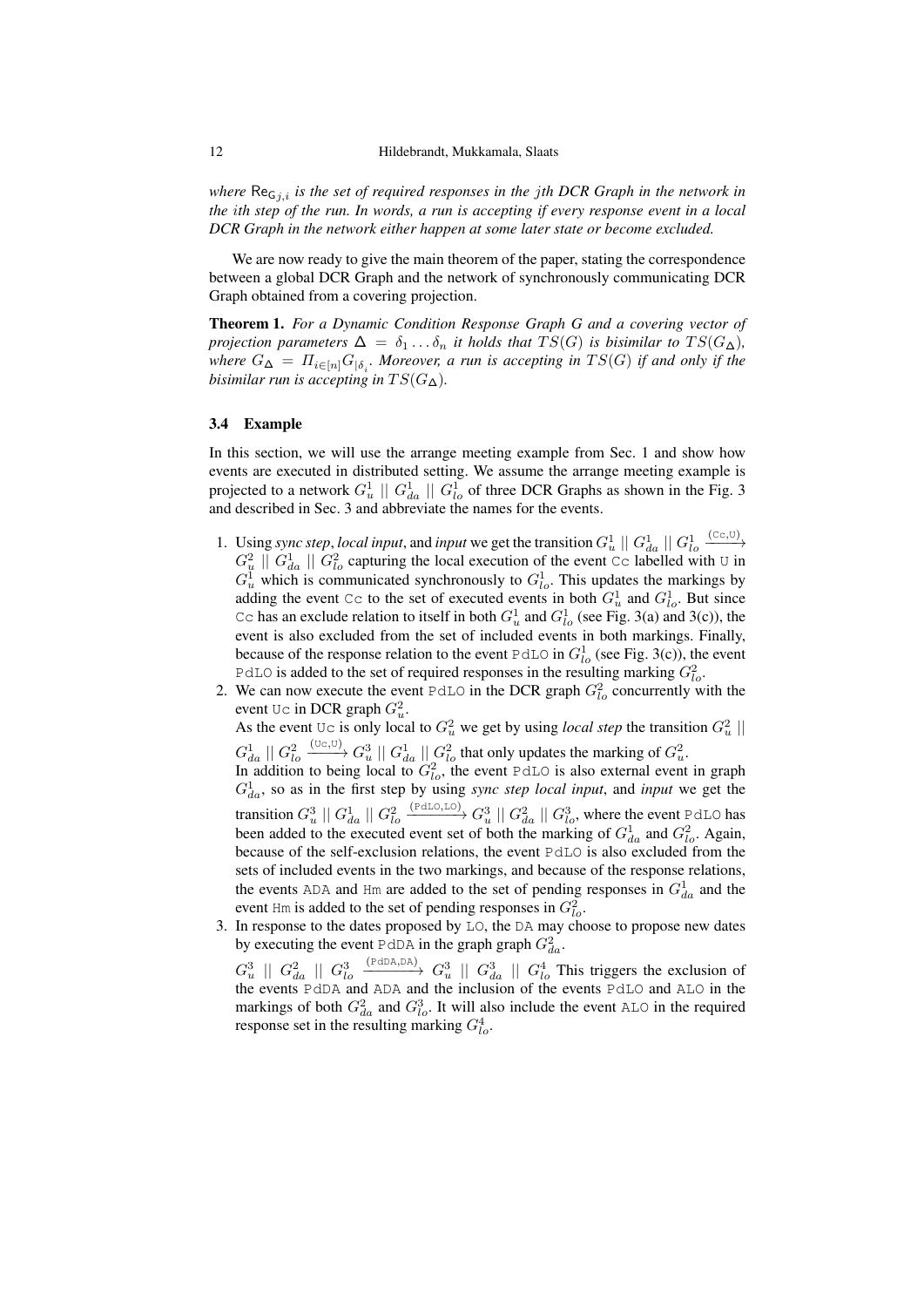4. Now LO may choose to accept the new dates proposed by DA by executing the event ALO in the graph graph  $G_{lo}^4$ , giving the transition

 $G^3_u \,\parallel \, G^3_{da} \,\parallel \, G^4_{lo}$  $\xrightarrow{\text{(ALO,LO))}} G_u^3 \parallel G_{da}^4 \parallel G_{lo}^5$ . This records the event ALO as executed in markings of both  $G_{da}^4$  and  $G_{lo}^5$  and excludes PdLO in both markings (i.e. it is not possible to propose new dates after acceptance).

5. Since the event ALO is recorded as executed in markings of both  $G_{da}^4$  and  $G_{lo}^5$ and the event ADA is excluded, the hold meeting event Hm will be enabled in both graphs  $G_{l_o}^5$  and  $G_{d_a}^4$ . The LO may choose to hold the meeting, giving the transition  $G_u^3 \mid \rhd G_{da}^4 \mid \mid G_{lo}^5$  $G_u^3 \mid \bigcirc G_{da}^4 \mid \mid G_{lo}^5 \xrightarrow{(\text{Hm,LO})} G_u^3 \mid \mid G_{da}^5 \mid \mid G_{lo}^6$ <br>Note that this event is also communicated to DA, added to the set of executed events

and removed from the set of pending responses. Since there are no pending responses in any of the local graphs the finite run is in an accepting state.

## 4 Conclusion

We have given a general technique for distributing a declarative (global) process as a network of synchronously communicating (local) declarative processes and proven the global and distributed execution to be equivalent.

The global and local processes are given as Dynamic Condition Response (DCR) Graphs, a recently introduced declarative process model generalizing labelled prime event structures to a systems model able to finitely represent  $\omega$ -regular languages. The DCR Graph model has the advantage that it is on the one hand declarative and compositional, and on the other hand it has a simple and intuitive operational semantics given as a transition semantics between markings of the graph. This allows the model to be used both as specification and execution model.

As briefly surveyed in Sec. 1.1 there have been a lot of related work on synthesis of distributed systems and proving consistency with respect to a global model or property. We believe this is the first treatment where both the local and global models are given declaratively in the same model. This maintains the flexibility of a declarative model for the local processes, and allows local processes to be further distributed if necessary.

We exemplified the safe distribution technique on a process identified in a case study of an inter-organizational case management system carried out jointly with Exformatics A/S.

We leave for future work to study the harder problem of asynchronously communicating distributed processes. This may benefit from researching the true concurrency semantics inherent in the model and extend the transition semantics to include concurrency, e.g. like in [18, 28]. We also plan to study behavioral types describing the interfaces between communicating DCR Graphs, extending the work on session types in [4] to a declarative setting. Moreover, we intend to address extension of the DCR Graph model with time, data and dynamic instantiation of sub processes (also referred to multiple instances) to be able to model more realistic workflow processes. A first step is taken in [17] extending DCR Graphs to allow nested sub graphs. This extension introduced an additional relation between events, the milestone relation, making it possible to express the acceptance of a sub graph succinctly. We believe the results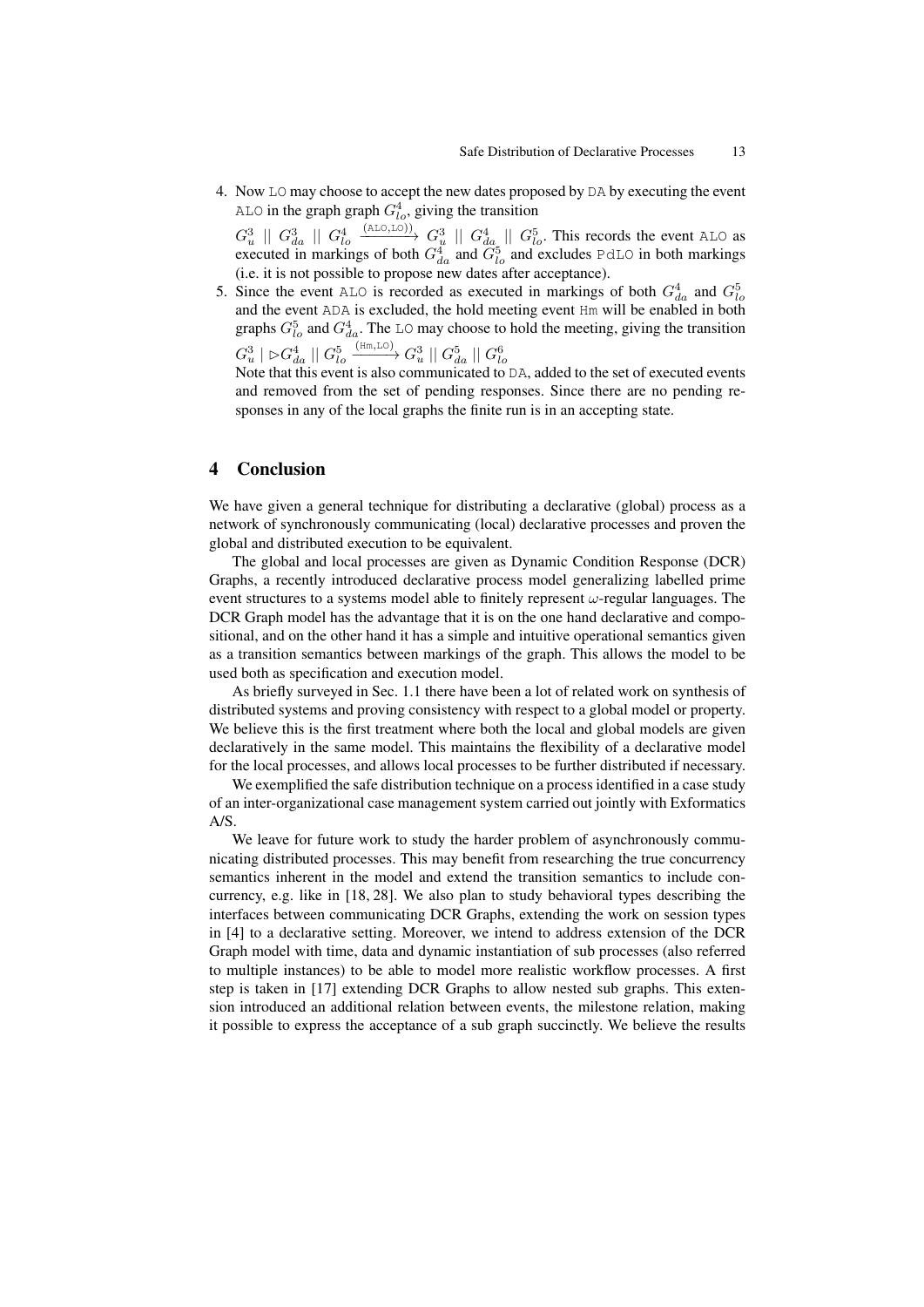in the present paper can be extended to nested DCR Graphs and the milestone relation, although it will complicate the definition of projections.

Finally, we plan to continue the ongoing implementation of tools for DCR Graphs, and in particular to implement the safe distribution technique in the current prototype design and simulation tools briefly described in [16].

### References

- 1. Wil M. P. van der Aalst and Mathias Weske. The p2p approach to interorganizational workflows. In *Proceedings of the 13th International Conference on Advanced Information Systems Engineering*, CAiSE '01, pages 140–156, 2001.
- 2. Mario Bravetti and Gianluigi Zavattaro. Contract based multi-party service composition. In *International Symposium on Fundamentals of Software Engineering (FSEN)*, volume 4767, pages 207–222. Springer, 2007.
- 3. Mario Bravetti and Gianluigi Zavattaro. A theory of contracts for strong service compliance. *Mathematical. Structures in Comp. Sci.*, 19:601–638, June 2009.
- 4. Marco Carbone, Kohei Honda, and Nobuko Yoshida. Structured Communication-Centred Programming for Web Services. In *16th European Symposium on Programming (ESOP'07)*, LNCS, pages 2–17. Springer, 2007.
- 5. Ilaria Castellani, Madhavan Mukund, and P. Thiagarajan. Synthesizing distributed transition systems from global specifications. In *Foundations of Software Technology and Theoretical Computer Science*, volume 1738, pages 219–231. Springer Berlin / Heidelberg, 1999.
- 6. David Cohn and Richard Hull. Business artifacts: A data-centric approach to modeling business operations and processes. *IEEE Data Eng. Bull.*, 32(3):3–9, 2009.
- 7. S. Das, K. Kochut, J. Miller, A. Sheth, and D. Worah. Orbwork: A reliable distributed corbabased workflow enactment system for meteor2. Technical report, The University of Georgia, 1996.
- 8. Dirk Fahland. Towards analyzing declarative workflows. In *Autonomous and Adaptive Web Services*, 2007.
- 9. Walid Fdhila and Claude Godart. Toward synchronization between decentralized orchestrations of composite web services. In *CollaborateCom'09*, pages 1–10, 2009.
- 10. Walid Fdhila, Ustun Yildiz, and Claude Godart. A flexible approach for automatic process decentralization using dependency tables. *International Conference on Web Services*, 2009.
- 11. Xiang Fu, Tevfik Bultan, and Jianwen Su. Realizability of conversation protocols with message contents. In *Proceedings of the IEEE International Conference on Web Services*, ICWS '04, pages 96–, Washington, DC, USA, 2004. IEEE Computer Society.
- 12. Keijo Heljanko and Alin Stefanescu. Complexity results for checking distributed implementability. In *Proceedings of the Fifth International Conference on Application of Concurrency to System Design*, pages 78–87, 2005.
- 13. Thomas Hildebrandt. Trustworthy pervasive healthcare processes (TrustCare) research project. Webpage, 2008. http://www.trustcare.dk/.
- 14. Thomas Hildebrandt and Raghava Rao Mukkamala. Declarative event-based workflow as distributed dynamic condition response graphs. In *Post-proceedings of PLACES 2010*, 2010.
- 15. Thomas Hildebrandt and Raghava Rao Mukkamala. Distributed dynamic condition response structures. In *Pre-proceedings of International Workshop on Programming Language Approaches to Concurrency and Communication-cEntric Software (PLACES 10)*, March 2010.
- 16. Thomas Hildebrandt, Raghava Rao Mukkamala, and Tijs Slaats. Designing a crossorganizational case management system using dynamic condition response graphs. In *Proceedings of IEEE International EDOC Conference*, 2011. (to appear) http://www.itu. dk/people/rao/pubs\_accepted/dcrscasestudy-edoc11.pdf.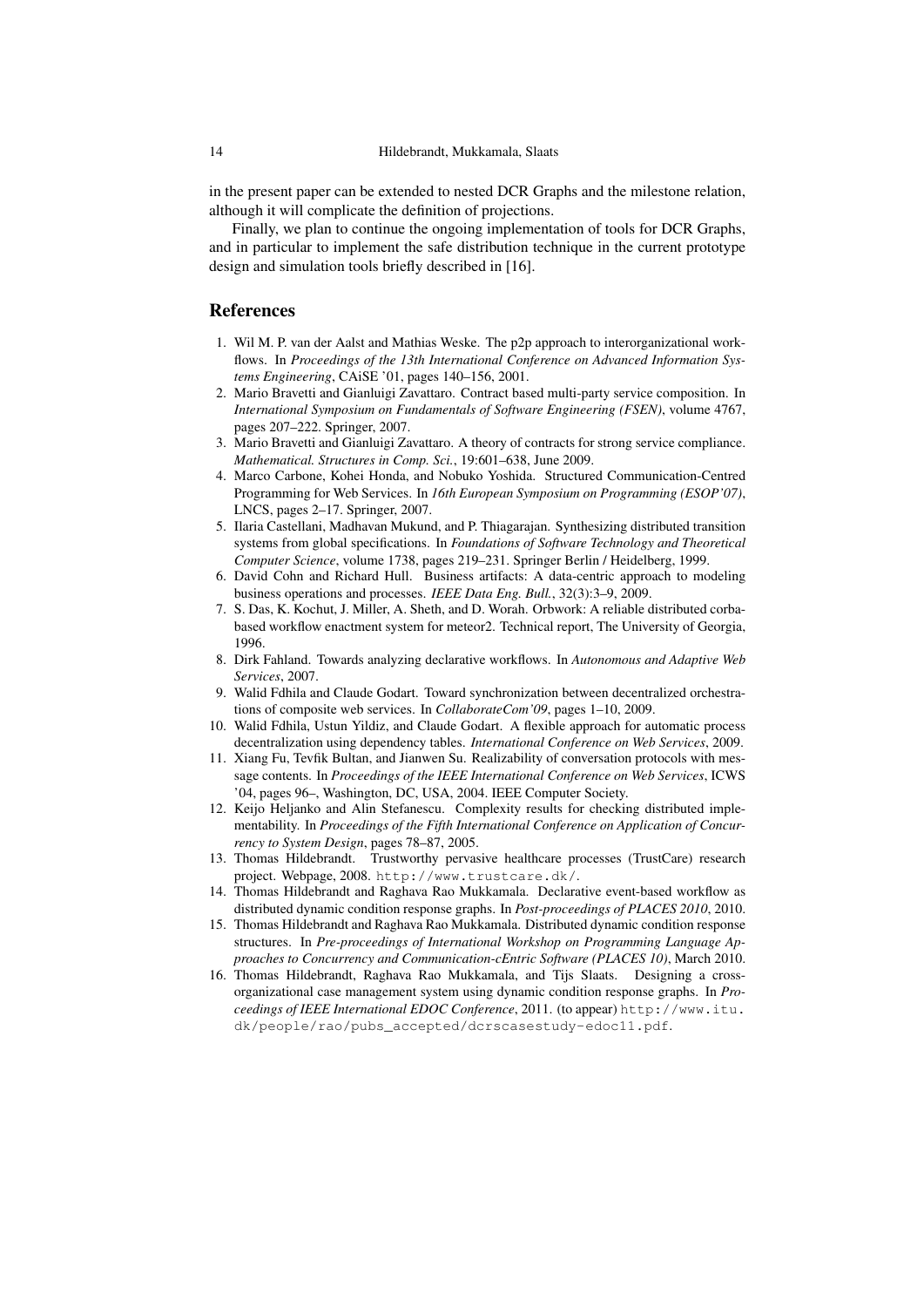- 17. Thomas Hildebrandt, Raghava Rao Mukkamala, and Tijs Slaats. Nested dynamic condition response graphs. In *Proceedings of Fundamentals of Software Engineering (FSEN)*, April 2011. to appear.
- 18. Thomas Hildebrandt and Vladimiro Sassone. Comparing transition systems with independence and asynchronous transition systems. In Ugo Montanari and Vladimiro Sassone, editors, *CONCUR '96: Concurrency Theory*, volume 1119 of *Lecture Notes in Computer Science*, pages 84–97. Springer Berlin / Heidelberg, 1996.
- 19. R. Khalaf and F. Leymann. Role-based decomposition of business processes using BPEL. In *Web Services, 2006. ICWS '06. International Conference on*, pages 770 –780, sept. 2006.
- 20. Ekkart Kindler, Axel Martens, and Wolfgang Reisig. Inter-operability of workflow applications: Local criteria for global soundness. In *Business Process Management, Models, Techniques, and Empirical Studies*, pages 235–253, London, UK, 2000. Springer-Verlag.
- 21. Axel Martens. Analyzing web service based business processes. In *Fundamental Approaches to Software Engineering*. Springer Berlin / Heidelberg, 2005.
- 22. Zoran Milosevic, Shazia Sadiq, and Maria Orlowska. Towards a methodology for deriving contract-compliant business processes. In *Business Process Management*, volume 4102 of *Lecture Notes in Computer Science*, pages 395–400. Springer Berlin / Heidelberg, 2006.
- 23. Saayan Mitra, Ratnesh Kumar, and Samik Basu. Optimum decentralized choreography for web services composition. In *Proceedings of the 2008 IEEE International Conference on Services Computing - Volume 2*, 2008.
- 24. C. Mohan, D. Agrawal, G. Alonso, A. El Abbadi, R. Guenthoer, and M. Kamath. Exotica: a project on advanced transaction management and workflow systems. *SIGOIS Bull.*, 16:45– 50, August 1995.
- 25. Marco Montali. *Specification and Verification of Declarative Open Interaction Models: A Logic-Based Approach*, volume 56 of *Lecture Notes in Business Information Processing*. Springer, 2010.
- 26. Raghava Rao Mukkamala and Thomas Hildebrandt. From dynamic condition response structures to büchi automata. In Proceedings of 4th IEEE International Symposium on Theoretical *Aspects of Software Engineering (TASE 2010)*, August 2010.
- 27. M. Mukund. From global specifications to distributed implementations. In *Synthesis and Control of Discrete Event Systems*. Springer, 2002.
- 28. Madhavan Mukund and Mogens Nielsen. Ccs, locations and asynchronous transition systems. In Rudrapatna Shyamasundar, editor, *Foundations of Software Technology and Theoretical Computer Science*, volume 652 of *Lecture Notes in Computer Science*, pages 328– 341. Springer Berlin / Heidelberg, 1992.
- 29. Mangala Gowri Nanda, Satish Chandra, and Vivek Sarkar. Decentralizing execution of composite web services. *SIGPLAN Not.*, 39:170–187, October 2004.
- 30. OASIS WSBPEL Technical Committee. Web Services Business Process Execution Language, version 2.0, 2007. http://docs.oasis-open.org/wsbpel/2.0/OS/ wsbpel-v2.0-OS.pdf.
- 31. Santanu Paul, Edwin Park, and Jarir Chaar. Rainman: a workflow system for the internet. In *Proceedings of the USENIX Symposium on Internet Technologies and Systems on USENIX Symposium on Internet Technologies and Systems*, 1997.
- 32. F. Ranno and S. K. Shrivastava. A review of distributed workflow management systems. In *Proceedings of the international joint conference on Work activities coordination and collaboration*, 1999.
- 33. M. U. Reichert, T. Bauer, and P. Dadam. Flexibility for distributed workflows. In *Handbook of Research on Complex Dynamic Process Management: Techniques for Adaptability in Turbulent Environments*, pages 137–171. IGI Global, Hershey, PA, 2009.